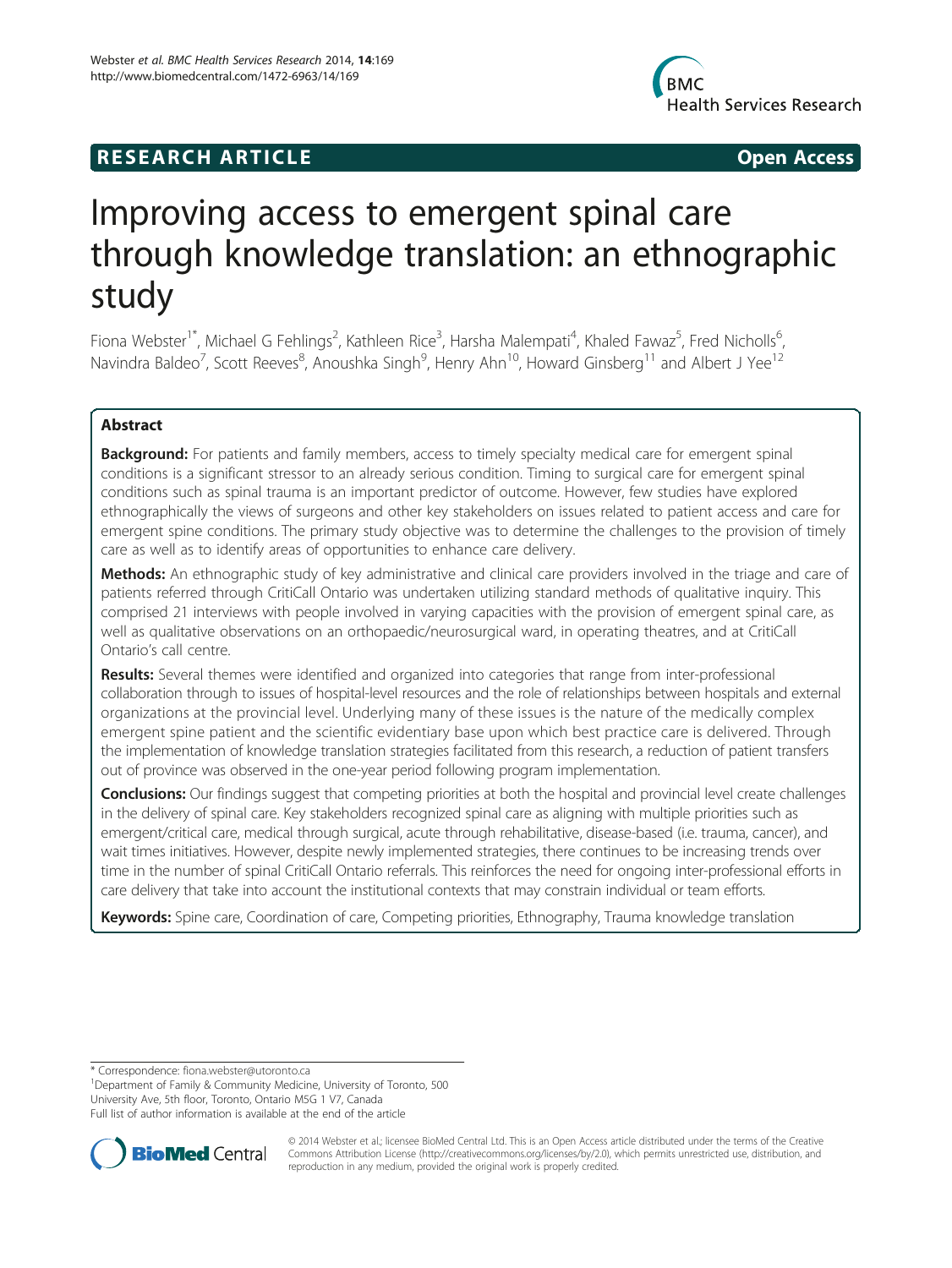## Background

Delays in access to timely specialty medical care for emergent spinal conditions are a significant stressor for patients and family members. Timing to surgical care for emergent spinal conditions such as spinal trauma and spinal cord injury is an important predictor of outcome [[1\]](#page-6-0). In the province of Ontario, the majority of care for acute surgical spinal conditions, including both traumatic and non-traumatic causes, is delivered by spine specialists practicing in Academic Health Science Centres (AHSCs). Emergent referrals are often made to these AHSC spinal centres through CritiCall Ontario, an integrated provincial communication and triage program. There is an ongoing mandate among key stakeholders involved in the provision of care to enhance the coordination of clinical care for these patients.

While the need for better access to musculoskeletal surgical procedures such as total joint replacement surgery and hip fracture is well documented in Ontario [[2-6\]](#page-6-0), less has been reported on access and care for emergent conditions of the spine [[7-9\]](#page-6-0). A preliminary pilot audit of adult spine subspecialty provincial data (CritiCall Ontario, fiscal years 2004 through 2009) was performed by two members of the research team (AJY, MGF). Based on this review, the number of patients that required an emergent transfer from a peripheral referring hospital to a specialized spinal centre was observed to have increased significantly over time. In addition, the number of overall spinal referrals to CritiCall Ontario has increased five to six-fold between 2004 and 2011 (Figure 1). This presents an important ongoing challenge to the coordination and delivery of care in the province. Delays at any point across the care continuum can adversely affect clinical outcomes [[10,11\]](#page-6-0).

Access to timely care remains a challenge in the current Canadian health care environment [[1,3,5,6](#page-6-0)]. Emergent spinal surgery is important to patient satisfaction, quality of life, and functional outcome for conditions including acute cauda equina syndrome, spinal infection and trauma with progressive neurologic deficits [\[1,9](#page-6-0)]. A recent challenge in Ontario has been the timely transfer of patients from peripheral referral hospitals to spinal AHSCs for emergent care. Increases in emergent out of province transfers motivated the present research (Table [1\)](#page-2-0). Mindful of the importance of timely surgery for optimal patient outcome and awareness of the importance of providing better access to surgery in Ontario, the primary objective of the study was to identify challenges as well as areas of opportunity for implementation of knowledge translation strategies. A second objective was to determine the potential impact of key knowledge translation strategies derived from collaborative input of stakeholders on the transfer of patients.

An ethnographic approach was considered ideal for our study as ethnography is the study of behavior in its naturally occurring context. As such, ethnography goes beyond traditional individual-level explanations that currently permeate the knowledge translation literature [[12](#page-6-0)]. Through this approach the cultural norms, local context and specific needs of various professions can be explicated when building an account of how policymakers, clinicians, and hospital administrators interact. This understanding is a key initial step to the ultimate goal of utilizing knowledge translation strategies to enhance spinal care delivery in the health care system.

Qualitative research is inductive and does not begin with a hypothesis to be tested but instead begins by identifying an area to be explored. The primary research question we addressed was: what are the existing barriers to and opportunities to improve the implementation of emergent spine care in Ontario? Building on the findings from this study we hoped to develop knowledge translation strategies to address these barriers. The RATS guidelines for reporting qualitative research was used to ensure quality in the reporting of our study in relation to sampling, recruitment, role of researchers, ethics, analysis and discussion [\[13](#page-6-0)].

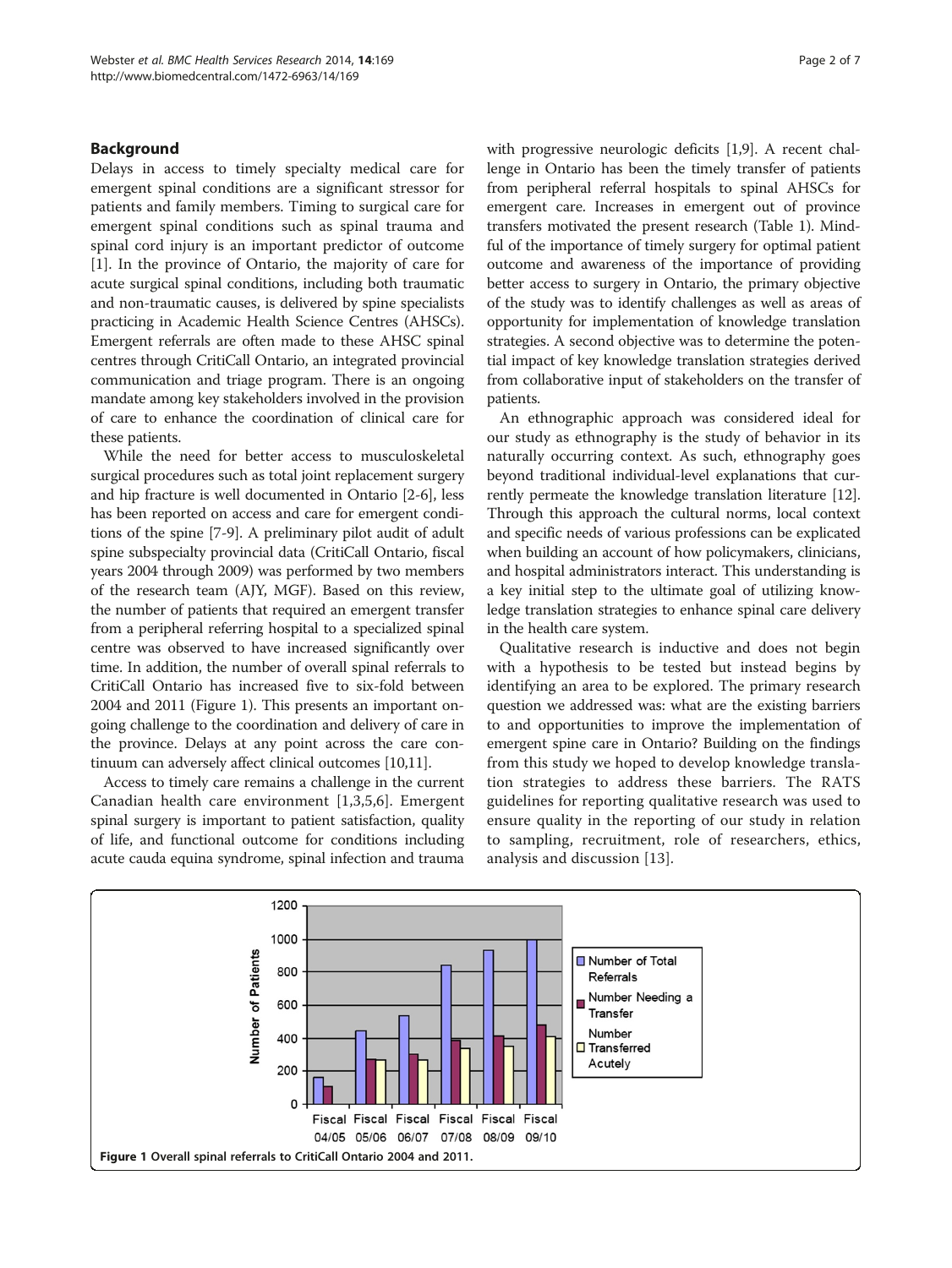| there is the contract the contract contract the contract to permutate ( |              |              |              |              |              |                      |
|-------------------------------------------------------------------------|--------------|--------------|--------------|--------------|--------------|----------------------|
| Fiscal 04/05                                                            | Fiscal 05/06 | Fiscal 06/07 | Fiscal 07/08 | Fiscal 08/09 | Fiscal 09/10 | Oct 2010- Sept 2011* |
|                                                                         |              |              |              |              |              |                      |

#### <span id="page-2-0"></span>Table 1 Out of province acute transfers (number of patients)

\*One year data (October 2010 through September 2011) following implementation of knowledge translation strategies.

## Methods

### Study design and population

Following appropriate institutional research ethics board (REB) approval through the Sunnybrook Health Sciences REB Committee, an ethnographic study was conducted to explore the experiences of care providers in both academic and community settings, policymakers, and hospital administrators' in relation to the provision of emergent spine care service. In this paper we report on the ethnographic findings of our study which included key informants involved in the triage and care of patients referred through CritiCall Ontario. Our approach was influenced theoretically by the work of sociologist ethnographer Dorothy Smith, particularly her emphasis on how the social organization of knowledge allows for an examination of the complex social relations organizing people's experiences of their everyday working lives and how this work is coordinated with others [\[14-16](#page-6-0)]. For Smith, people's everyday lives can be studied as sites of interface between individuals and a vast network of institutional relations, discourses, and work processes. Our participants included: patient flow personnel (managers, service providers) in Academic Health Science Centres, referring primary care and specialist physicians, nurses, and technical teams in Northern, rural and AHSC settings and provincial agency representatives (CritiCall Ontario, Local Health Integration Network (LHIN)).

### Sampling, recruitment, interviewing, and observations

An experienced qualitative interviewer (KR) conducted observations and face-to-face interviews with a purposive sample [\[17\]](#page-6-0) of key stakeholders involved in making and receiving referrals for care of patients with emergent spinal conditions. Participants were identified by the research team through selection from a CritiCall distribution list of those involved in this care pathway and invited to participate in a semi-structured interview to describe their work and experiences. Written consent was obtained before the commencement of audiotaping interviews. This methodology was used to locate a range of perspectives, often referred to as maximum variation sampling in other qualitative approaches [[18\]](#page-6-0). Interviews were conducted until saturation was reached and each interview was audio recorded, transcribed and entered into a qualitative software program (NVivo). Saturation refers to the point at which the interview team agrees that no new information is being produced through the interviewing process [[19\]](#page-6-0). The team determined that we had reached theoretical saturation at 18 interviews and conducted three more interviews to confirm this assessment. The interviewer took care to engage the informants in a discussion that extended beyond their institutional rationale and asked participants to provide concrete examples of their work practices [[20\]](#page-6-0).

In addition to formal, semi-structured interviews, ethnographic observations were conducted at CritiCall Ontario's call centre, in operating theatres and on the orthopedic surgical ward of a trauma hospital. Observations at CritiCall Ontario were deemed essential by the team since CritiCall Ontario personnel facilitate conversations between medical personnel and specialist surgeons at hospitals all over Ontario. Most decisions about where patients will be sent for care, as well as who will treat them, are made through this forum. Moreover, the challenges encountered by CritiCall Ontario personnel in their attempts to find suitable bed-space and medical care for spine patients are indicative of the limitations and pressures on the healthcare system in relation to acute spine care. Observations were carried out in the operating theatres and orthopaedic/neurosurgical surgical wards in order to gain a holistic understanding of the scope of practice, and of the workplace pressures that come to bear on patient care. The importance of understanding the surgeons' scope of practice was identified by the surgeons themselves, many of whom felt that it would be impossible to fully grasp the state of acute spine care in Ontario without understanding their experiences in the workplace.

Prior to the observations, an email letter was sent to all staff informing them of the nature of the study and providing details as to when observations would occur. Everyone who might be observed was invited to indicate if they were uncomfortable with the observations, either before, during or following the observations. Additional verbal consent was obtained prior to each data collection period. The Hawthorne effect [\[21\]](#page-6-0), wherein those being observed alter their behavior due to the researcher's presence, was mitigated by several factors. While the possibility of the Hawthorne effect was discussed at every debriefing, the trauma hospital is such a busy clinical setting that the observer went relatively unnoticed. Busy teaching hospitals are also full of residents, medical students and student nurses; the data-collector (KR) was approximately the same age as these medical learners and therefore blended in well with her surroundings. Scratch notes [\[22\]](#page-6-0) that recorded on-thespot observations were taken and written up into detailed field-notes following these observations. All observations in the hospital took place during daytime hours, while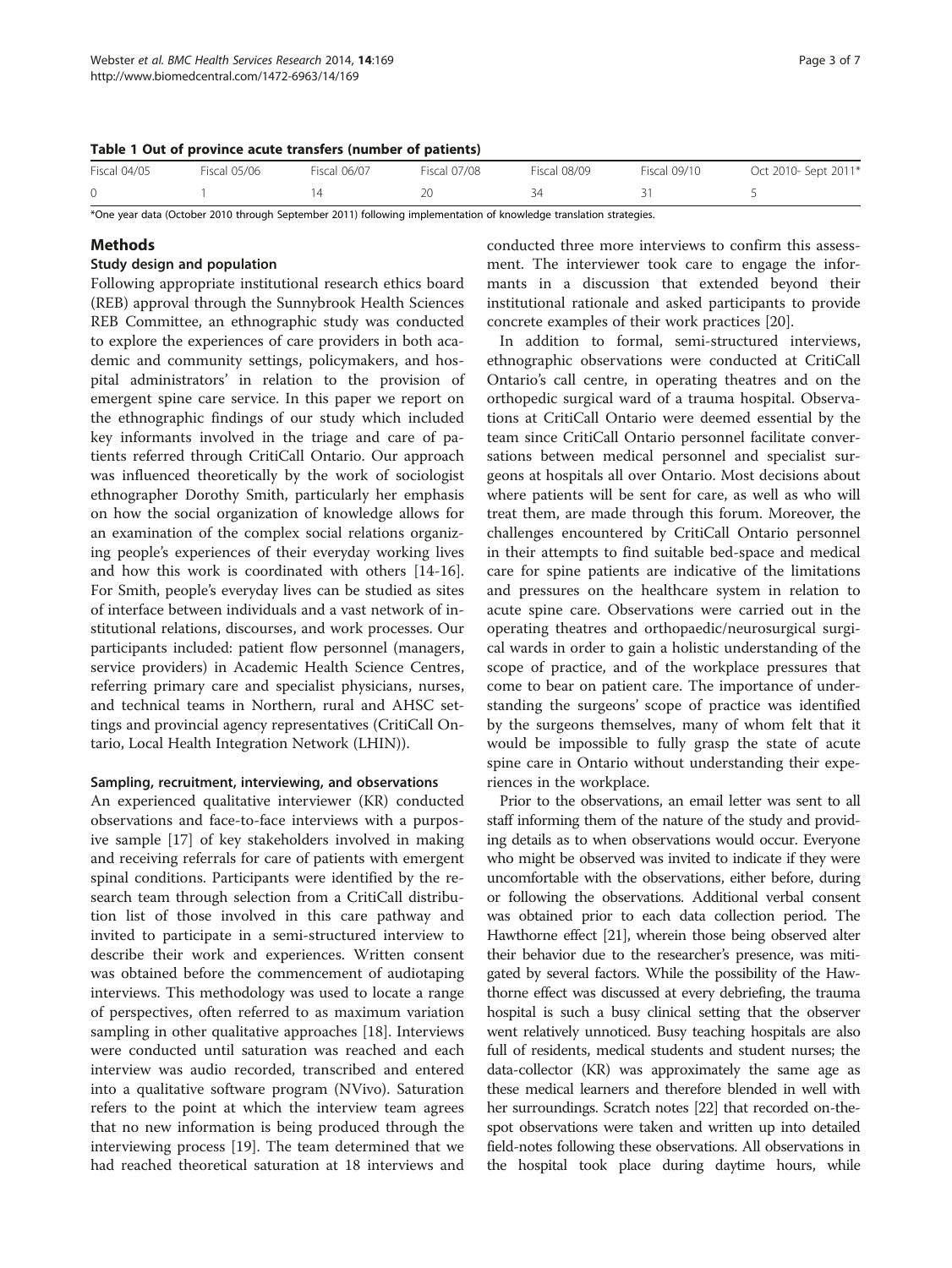observation at CritiCall Ontario took place overnight, since the majority of urgent calls come at nighttime hours. Between calls, informal group interviews and informal, research-related conversations were conducted with Criti-Call Ontario staff.

## Data analysis

Data collection and analysis were undertaken in an iterative fashion throughout the research process; data was transcribed and coded concurrently with interviewing to allow for refining of the interview guide. At least two members of the research team (FW, KR) read transcriptions of the first two interviews independently to identify codes. The researchers then met to compare their independent analyses and a framework was developed to code the remaining transcripts. The primary author (FW) debriefed regularly with the interviewer (KR) to determine when saturation had been reached [[19\]](#page-6-0). After all interviews and field notes had been coded, the larger research team met several times to identify similarities and differences across the data (FW, AY, KR). We combined our codes into themes, identified predominant ones and summarized relationships between these themes.

## Results

The 21 participants involved in this study occupied varying levels and/or roles in relation to the provision of emergent spinal care. These included orthopedic surgeons, neurosurgeons, administrators, pre-hospital staff, and other clinicians (e.g. nurses and anesthesiologists). There was unanimous agreement among providers regarding the importance of enhancing the delivery of emergent spinal care. Participants felt that there was tremendous opportunity to improve the delivery of care, by identifying barriers and developing strategies to improve health care collaboration within the system. Furthermore, they believed that this would translate into reduced health care related costs, lessen wait time to surgery, and decrease emotional pressure on patients and their families.

Several themes emerged from our analysis. We have organized our results around the tensions that arose at the professional, hospital and provincial levels and significantly impacted individual clinicians. Underlying many of these issues is the nature of the medically complex emergent spine patient and the scientific evidence outlining delivery of best practices.

### Complex patients and conflicting professional priorities

Patients with emergent spinal conditions are often medically complex. Thus, many participants spoke of a need for greater coordination between all the players. A critical care specialist, in describing the complexity of these patients, explained that many physicians were involved in their care. He said,

A lot of them, as a trauma, they'll have polytrauma, they have other things, so spine could be the main injury but still they may have other [significant] injuries that have to be looked after … you know, it's never one doctor …. (Health professional group, respondent 8)

In addition, it should be emphasized that trauma patients account for about 50% of critical referrals with the other 50% including degenerative, cancer and infection. In addition, these patients are often elderly and may have several comorbidities (e.g. diabetes, hypertension, cardiac disease, obesity, etc.) which further complicate the coordination of their care delivery amongst several professional specialties.

It emerged from both interviews and observations that the medical professionals who care for these patients often do so while juggling multiple priorities. These attimes-conflicting priorities are sometimes reinforced and reproduced through hospital and professional policies:

"You see, when we are on the spine call I'm not covering the spine alone. That's a difference. As a spine specialist, you often also cover both neurosurgical or orthopaedic as well as the spine call" (Health professional group, respondent 5)

In addressing the complexity of these patients, it was apparent that caring for this population involves a great deal of inter-professional collaboration (IPC), thus further reinforcing the importance of IPC for optimal spine care:

"So that means that once the patient may be accepted by the neurosurgeon or the orthopaedic surgeon from a [spinal] surgical perspective, they still have to be accepted by the intensivist . . . because the [surgeon] can't accept them if they need to go to an ICU [that function on a 'closed' unit delivery model]. So those are some of the nuances" (Health administration group, respondent 15)

### Conflicting hospital and provincial priorities

Several potentially conflicting priorities were identified by participants at the hospital and provincial level that posed a barrier to optimal care delivery. Hospital capacity, including access to in-patient hospital beds, was considered the most important potential structural barrier that would impact in the provision of timely access to care. It was recognized by many that funding for beds is linked to availability and hospitals may have competing priorities in this regard. For example, a polytrauma patient or cancer patient may be a hospital strategic priority and more likely get access to limited beds when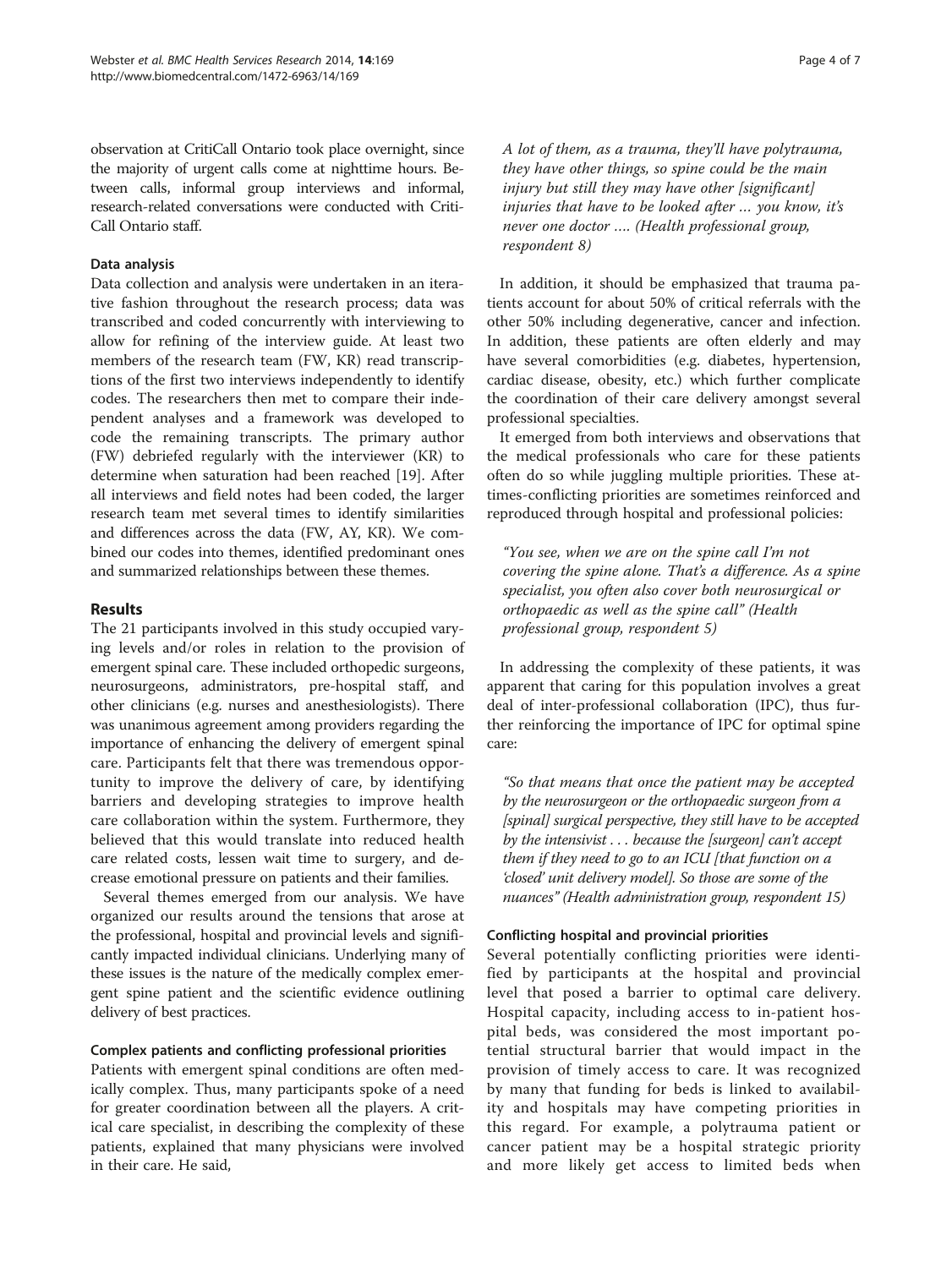compared to a spinal patient at a particular centre. Differential access to hospital-based resources was considered an important variable in providing timely access to care. In particular, participants regarded the widely acknowledged lack of acute care and intensive care unit (ICU) beds in hospitals as an organizational feature of care that impeded timely transfer of patients:

"We need more ICU beds. To me that [remains] a major bottleneck." (Health professional group, respondent 10)

Also at the level of the hospital, participants recognized that spinal patients, due to their medical complexity, often require a specialized and monitored clinical care environment. This may be more difficult to coordinate from an emergent perspective. Some spinal experts spoke of the need for a specialized spine unit, referencing the example of stroke units, for post-acute and/or surgical care of these complex patients. They believed that the presence of a spine unit might improve patient flow through the health care system.

At the provincial level, spinal care specialists as well as other providers emphasized that varying level of priorities for spinal injury relative to other specialties raised challenges for them in the current care delivery environment. As one noted,

"The government has [targeted funding] for hip and knee [joint replacements] … [there is the desire] for the spinal patients populations to have the same priorities as given to the hips and knees." (Health professional group, respondent 18)

For many, the decision to prioritize one patient group over another is based on political rather than medical or scientific evidence and several identified this as problematic. As one participant commented, "Where they [direct their resources] is a political decision". (Health professional group, respondent 4). Yet despite the tensions that arose at the institutional level, the concept of interpersonal communication was frequently used to explain ongoing challenges in inter-professional collaboration. For example as one administrator told us, "The communication with the neurosurgeons … is probably the biggest barrier. And that's why I'm saying neurosurgeons, for spine, you can insert "orthopaedic surgeons" every time I've said "neurosurgeons", okay?" (Health administration group, respondent 1).

Finally, lack of coordination across the care continuum from acute to chronic rehabilitative and community re-integration was also identified as an area of opportunity for future change. For many clinicians and other professionals we interviewed, improving emergent spinal care

cannot be focused just on issues of access for acute conditions, but must also take into account the logistics of care across the care continuum.

#### Improving triage and care coordination

There was general agreement among participants that provincial infrastructure, such as CritiCall Ontario, is an essential service. Nevertheless, interviewees identified opportunities to enhance patient triage through the CritiCall Ontario system. For these specialists, time spent through the current telephone triage system and in coordinating a transfer was an added stressor to care provision. This view was also mirrored by CritiCall Ontario administrative triage staff, who described being frustrated by the amount of time spent reaching specialists.

The need for more scientific evidence in relation to spinal clearance was identified as a factor that contributed in part to delays in clearance. In addition, the use of electronic imaging systems, transparency, and linkages between care providers, hospitals, and the province were considered desirable:

"One of the barriers was we don't know [over the phone] what you're describing as a fracture, or what kind of fracture it is … But … if we can look at it  $[together, electrically]$ , then we can make a better decision." (Health professional group, respondent 11)

There was some discussion relating to aspects of physician remuneration as it relates to patient medical complexity. Care providers recognized a varying spectrum of remuneration models and suggested that compensation for patient medical complexity could be further refined and considered in the current fee-for-service system. It was also suggested that the process of patient triage, referral, and transfer coordination involves multiple tasks and time. There may be a disincentive to care providers when considering the coordination of patients referred from outside their primary institution compared to similar patients presenting initially at their own emergency room. It is important to note that no one we interviewed suggested that they have ever refused care to a patient because of the amount of time involved in coordinating care from a referral originating outside of their primary institution.

## **Discussion**

Our findings illustrate that emergent care is a crucial area for inter-professional education (IPE) and IPC, as collaborative care across specialties is such a vital component of providing care for these complex patients. The importance of IPE and IPC opportunities in health care is recognized in the literature [[23-25](#page-6-0)]. Arguably, the emergent spinal care patient's medical care is particularly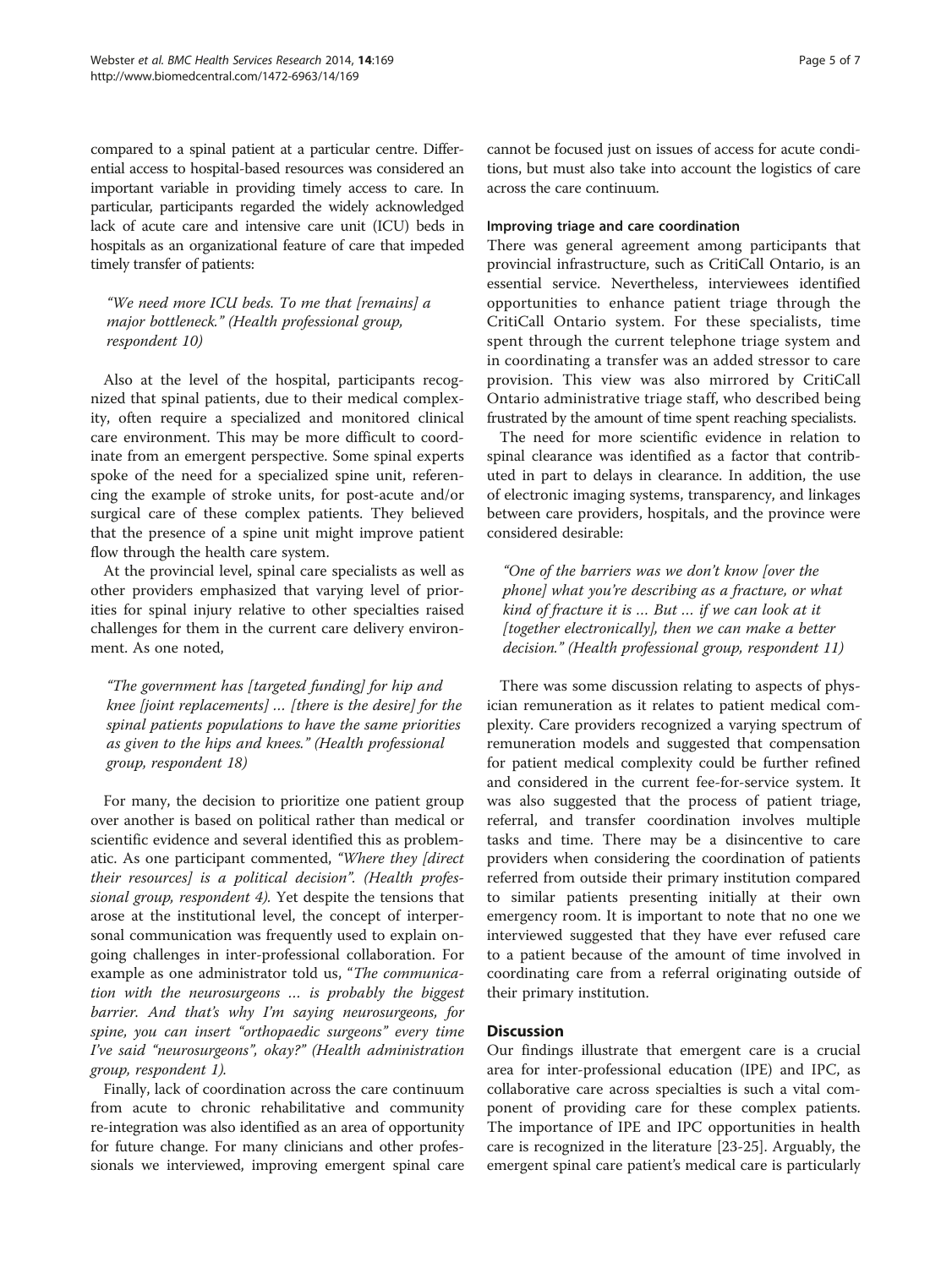contingent on effective IPC. The acute nature of spinal injury and the importance of timely yet complex treatment for the well-being and quality of life of these patients compound the importance of providing such care.

Our study identified institutional-level factors that need to be addressed in order to facilitate improved access to care for emergent spine patients. Specifically strategies need to be developed that recognize the limited ability of individual physicians from different specialties to coordinate care seamlessly given constraints at the professional, hospital and provincial levels. Potential tensions between professional groups that arise as a result of organizational-level differences in responsibilities, targeted funding and resources are often masked by an emphasis on the individual interpersonal aspects of IPC, such as inter-personal communication, at the individual level [[12\]](#page-6-0). Our results suggest that competing priorities at the professional, hospital and provincial levels contribute, in part, to challenges in the delivery of spinal care, given the wide spectrum of specialties involved. Spinal care coordination takes place in the context of other multiple priorities such as emergent/ critical care, medical through surgical, acute through rehabilitative, disease-based (i.e. trauma, cancer), as well as wait times initiatives. Therefore the need to balance priorities in scheduled versus emergent delivery in patients that potentially require surgery is an important issue that requires a system-level response to resolve. There was a divergence of opinions regarding responsibility for emergent spinal care delivery, despite a shared vision between key stakeholders that improvements in care delivery was considered essential.

There are several important policy and practice implications that result from our findings. For example, the thematic results of this study were debriefed to key stakeholder study participants and the broader community through presentations at local and national scientific meetings and during a key panel discussion at the November, 2010 Innovation Fund Provincial Oversight Committee (IFPOC) Meeting. This meeting involved medical professional, hospital administrative, as well as provincial Ministry of Health and Long-Term Care (MOHLTC) participants. Spinal AHSCs were able to improve linkages through the provincial MOHLTC Neurosurgical expert panel responsible for enhancing access to emergent spinal care. Medical professionals and hospital administrators at spinal AHSCs worked together with the MOHLTC through the Toronto Neurosurgery Emergency Task Force Committee to address hospital resource challenges and to leverage funding gained by anticipated reductions in out of province patient transfers. AHSC and MOHLTC accountability agreements and enhanced evaluation of patient triage through CritiCall Ontario ensured transparency of key deliverables. CritiCall Ontario implemented a new Emergency Neurosurgery Image Transfer System (ENITS) permitting access to the consulting spinal specialist to computed tomography imaging performed at referring community hospitals. Recognition of the medical coordination of care through CritiCall Ontario by both referring as well as consulting physicians included a new telephone consultation fee in the Ontario Health Insurance Plan (OHIP) Schedule of Benefits. Through IPC derived efforts, a hospital and provincial based accountability agreement was implemented, including a rotating 'last on-call rota' physician/hospital based system, also known as a round of on-call duties.

## **Limitations**

There were several limitations with this study. While we attempted to capture as many perspectives as possible, the full range of experience was unlikely to have been represented. Focusing on IPC and the coordination of care delivery from the health system perspective in this study, other areas that merit evaluation includes study of patient perspectives. Results of this study may also not be generalizable to other provinces recognizing variations in regional health care models that exist in Canada. We also recognize the ongoing need to consider the continuum of care from emergent through chronic rehabilitative and community re-integration. Future work should consider IPC opportunities across the continuum of care.

## Conclusions

The product of the ethnographic phase was a rich description of how the process of coordinating referrals across sites is enacted under varying conditions of personnel, technology and availability of services. The need for empirical evidence regarding practice at the local level is important to better understand the role of context in the organization, and to facilitate uptake of best practices in health care delivery [\[26\]](#page-6-0). This study also stands as an excellent example of multidisciplinary research and the potential for critical qualitative research findings to have a direct impact on clinical care delivery and health care policy [\[27](#page-6-0)]. Enhanced IPC in the coordination of emergent care improves access to care and builds upon a shared vision of responsibility to the patient synergizing the efforts from the medical, professional, hospital administrative, through regional and provincial governance. Despite improvements in the coordination of care, there remains an opportunity to develop additional strategies for the delivery of emergent spinal care. Following the implementation of knowledge translation strategies facilitated from this research, a reduction of patient transfers out of province was observed in the one-year period following program implementation (Table [1](#page-2-0)). We